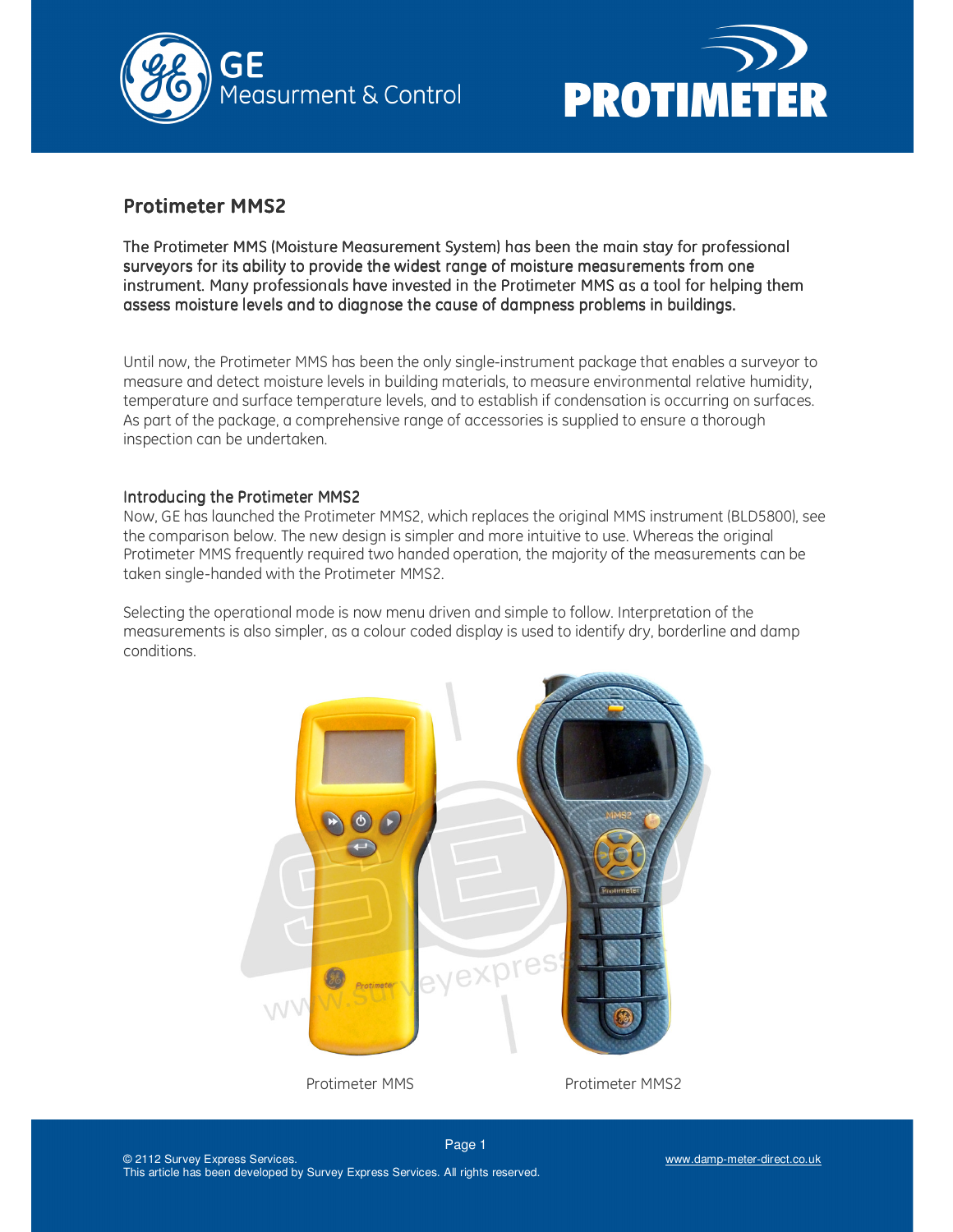



## Clearer Presentation of Readings

The display provides a clearer presentation of the readings and additional information of the status of the instrument. Where required, the moisture readings will be supported with a colour (Green, Yellow, Red) indicator to tell the user if the readings are good, borderline or too damp.



# Enhanced Button Configuration Enhanced Button Configuration

The button configuration allows the operator to scroll through the instruments functions. The onboard software is concise and easy to navigate.

#### Laser Thermometer

But the biggest development is the inclusion of the laser thermometer. In the first Protimeter MMS, a separate surface thermometer sensor is required. On occasions the surveyor would require more than two hands to undertake the operation whilst holding the instrument.

With the integrated laser thermometer, the operator simply points the laser dot onto the surface to take the reading. The Protimeter MMS2 takes the reading and if required, automatically incorporates it into the moisture calculation.

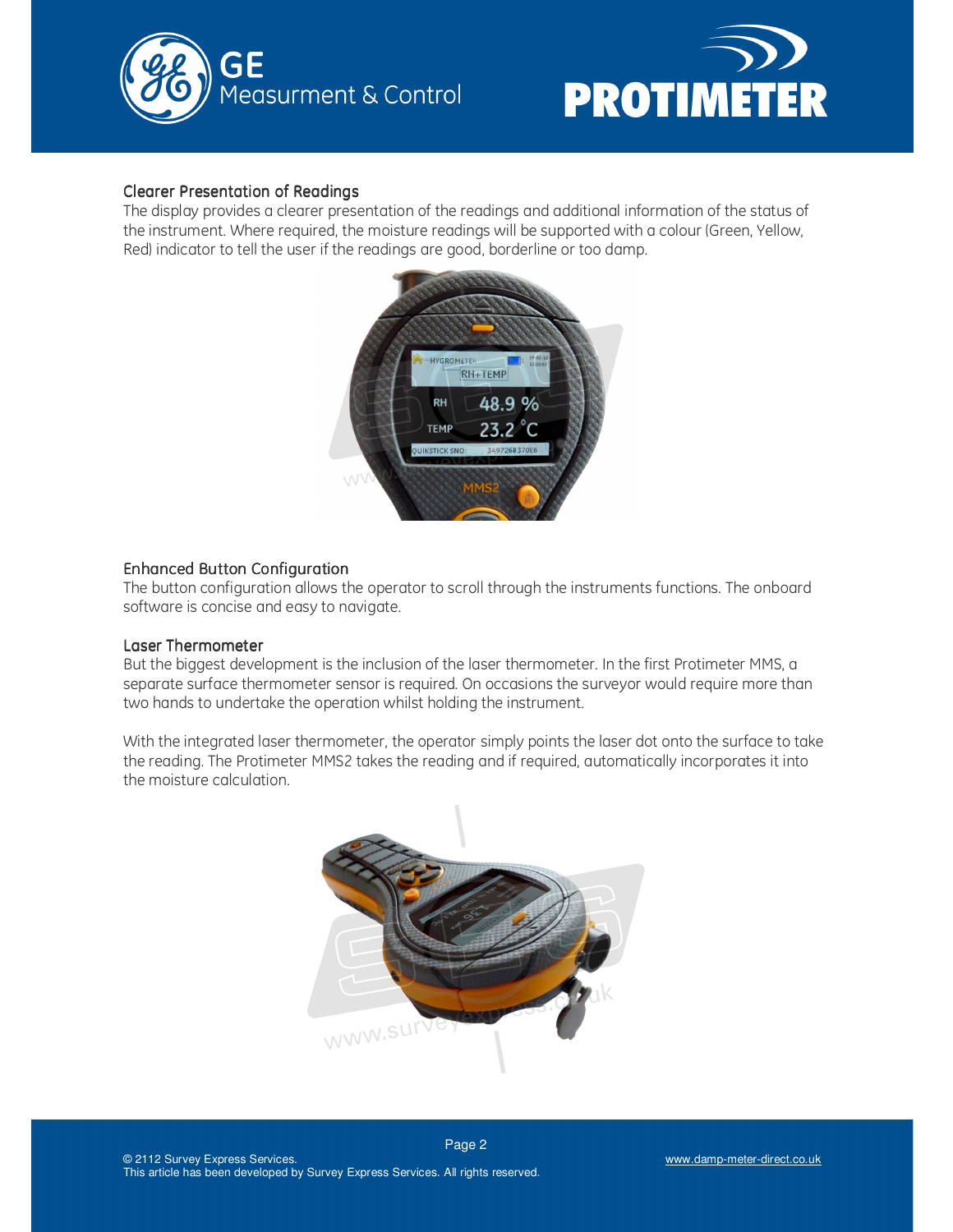



# **Smaller Humidity Sensor**

A small humidity sensor is housed at the rear of the instrument based on the Hygrostick. This reduces the overall dimension of the instrument. However, if the user requires the digital Quickstick, this can be attached.



# Direct Moisture Measurements

The Protimeter MMS2 incorporates two metal pins housed at the top of the instrument to undertake direct moisture measurements. Similarly measurements using the radio mode can be undertaken as normal through a sensor housed on the reverse of the instrument.